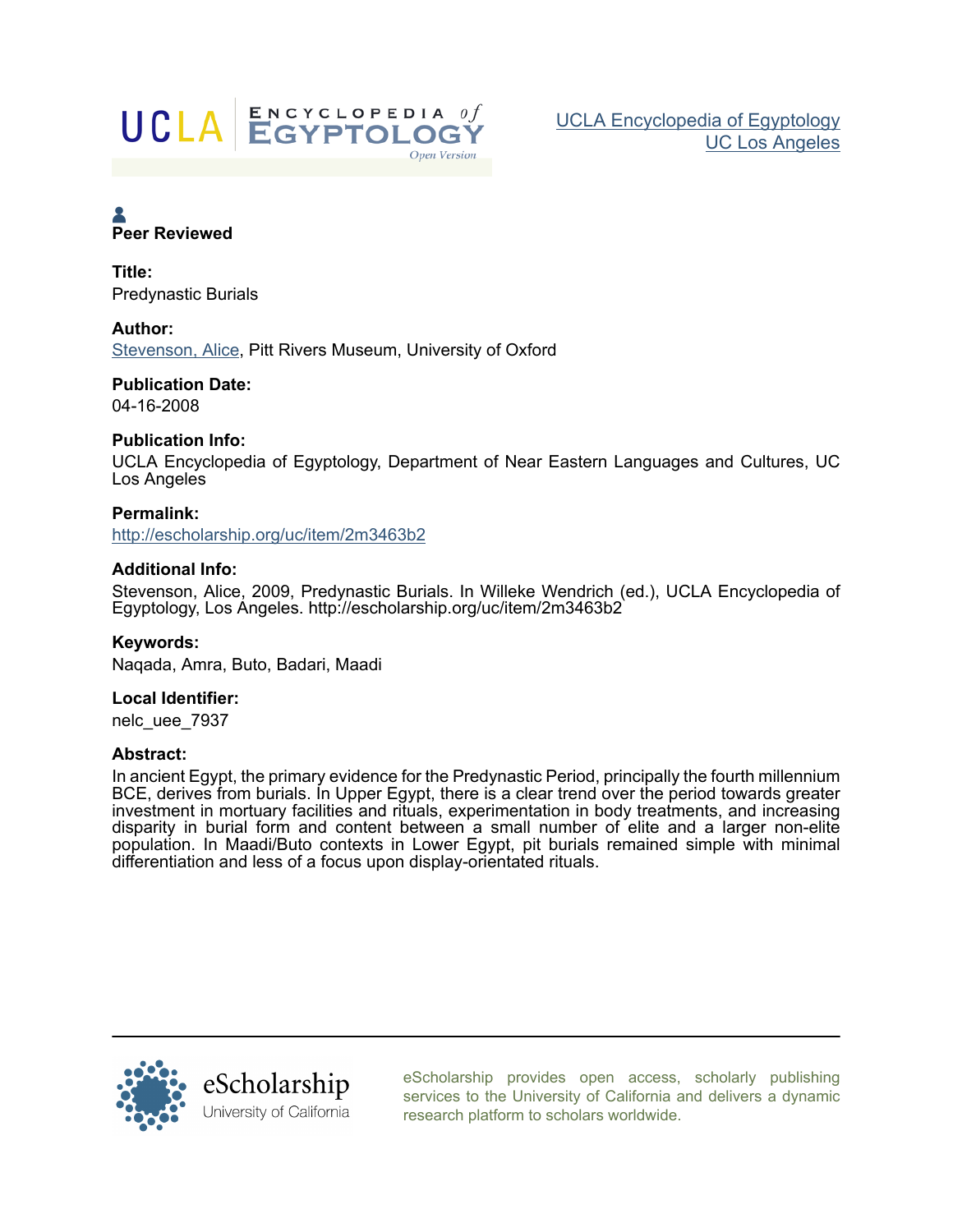# PREDYNASTIC BURIALS دفنات ما قبل التاريخ

*Alice Stevenson* 

## **EDITORS**

WILLEKE WENDRICH Editor-in-Chief Area Editor Material Culture University of California, Los Angeles

JACCO DIELEMAN Editor University of California, Los Angeles

> ELIZABETH FROOD Editor University of Oxford

JOHN BAINES Senior Editorial Consultant University of Oxford

Short Citation: Stevenson 2009, Predynastic Burials. *UEE*.

Full Citation: Stevenson, Alice, 2009, Predynastic Burials. In Willeke Wendrich (ed.), *UCLA Encyclopedia of Egyptology*, Los Angeles. http://digital2.library.ucla.edu/viewItem.do?ark=21198/zz001nf6jk

1050 Version 1, December 2009 http://digital2.library.ucla.edu/viewItem.do?ark=21198/zz001nf6jk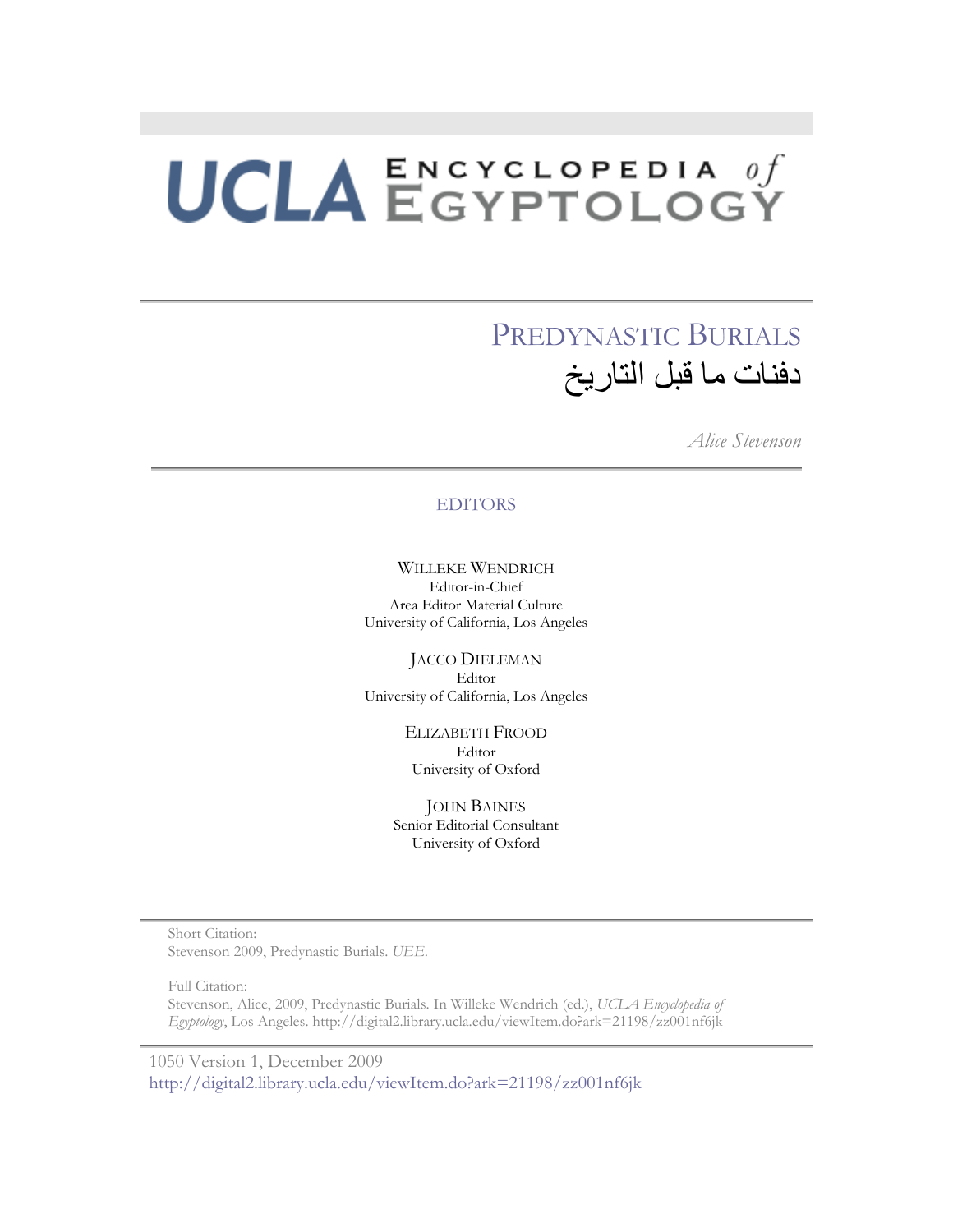# PREDYNASTIC BURIALS دفنات ما قبل التار يخ

*Alice Stevenson* 

# Prädynastische Gräber Enterrements à l'époque prédynastique

*In ancient Egypt, the primary evidence for the Predynastic Period, principally the fourth millennium BCE, derives from burials. In Upper Egypt, there is a clear trend over the period towards greater investment in mortuary facilities and rituals, experimentation in body treatments, and increasing disparity in burial form and content between a small number of elite and a larger non-elite population. In Maadi/Buto contexts in Lower Egypt, pit burials remained simple with minimal differentiation and less of a focus upon display-orientated rituals.* 

يأتي الكم الأكبر من الدلائل الأثرية التي تشهد على عصر ما قبل التاريخ (القرن الرابع قبل المَمْلِاد) من الدفنات، فيوجد بمصـر العّليا اهتمام واضـح خلال هذه الفترة الزمنية بالاماكن الجنائز بـة و الطقوس، و اختبار طر ق جدبدة لمعالجة الأجساد، و بظهر أبضـاً بـهذا الوقت فجو ة كبير ة ما بين دفنات علية القو مو الأغلبية العظمى من عامة الشعب ظلت الدفنات بمنطقتي المعادي و بو تو بسيطة باختلافات ضئيلة بين الطبقات و تر كيز أقل على الطقوس التي تعتمد علي المظهر

he principle data for the Predynastic Period derives from funerary remains, and it was from Upper Egyptian cemetery sites such as Naqada and Ballas (Petrie et al. 1896) and el-Abadiya and Hiw (Diospolis Parva) (Petrie and Mace 1901) that the Predynastic was first recognized and classified. Over 15,000 burials are documented for Upper Egypt, but less than 600 Maadi/Buto graves from Lower Egypt are known (Hendrickx and Brink 2002).  $\overline{\text{T}}$ 

From the content and form of these burials, the chronological framework of the fourth millennium BCE has been constructed and the nature and development of social complexity during the rise of the state charted. There has been a particular focus upon aspects of wealth and status differentiation (e.g., Bard 1994; Castillos 1998; Rowland 2007) following the work of Hoffman (1979: 336). The clear trend identified in these studies, for Naqadan burials at least, is for a widening disparity between graves in terms of the effort invested in tomb construction (size and architecture) and in the provision of grave goods. Less attention has been paid to other aspects of social identities represented in burials, such as gender (however see Hassan and Smith 2002), age, and ethnicity (but see Stevenson 2008), although recent excavations at Adaima (Crubézy et al. 2002), Hierakonpolis (Friedman et al. 1999), and in the Delta (Rowland 2004) are providing firmer foundations for more nuanced interpretations, together with a reassessment of early twentieth century excavations.

### *Location*

In comparison to Neolithic fifth millennium BCE 'house burials', interred in what are probably the abandoned parts of settlements at el-Omari (Debono and Mortensen 1990: 67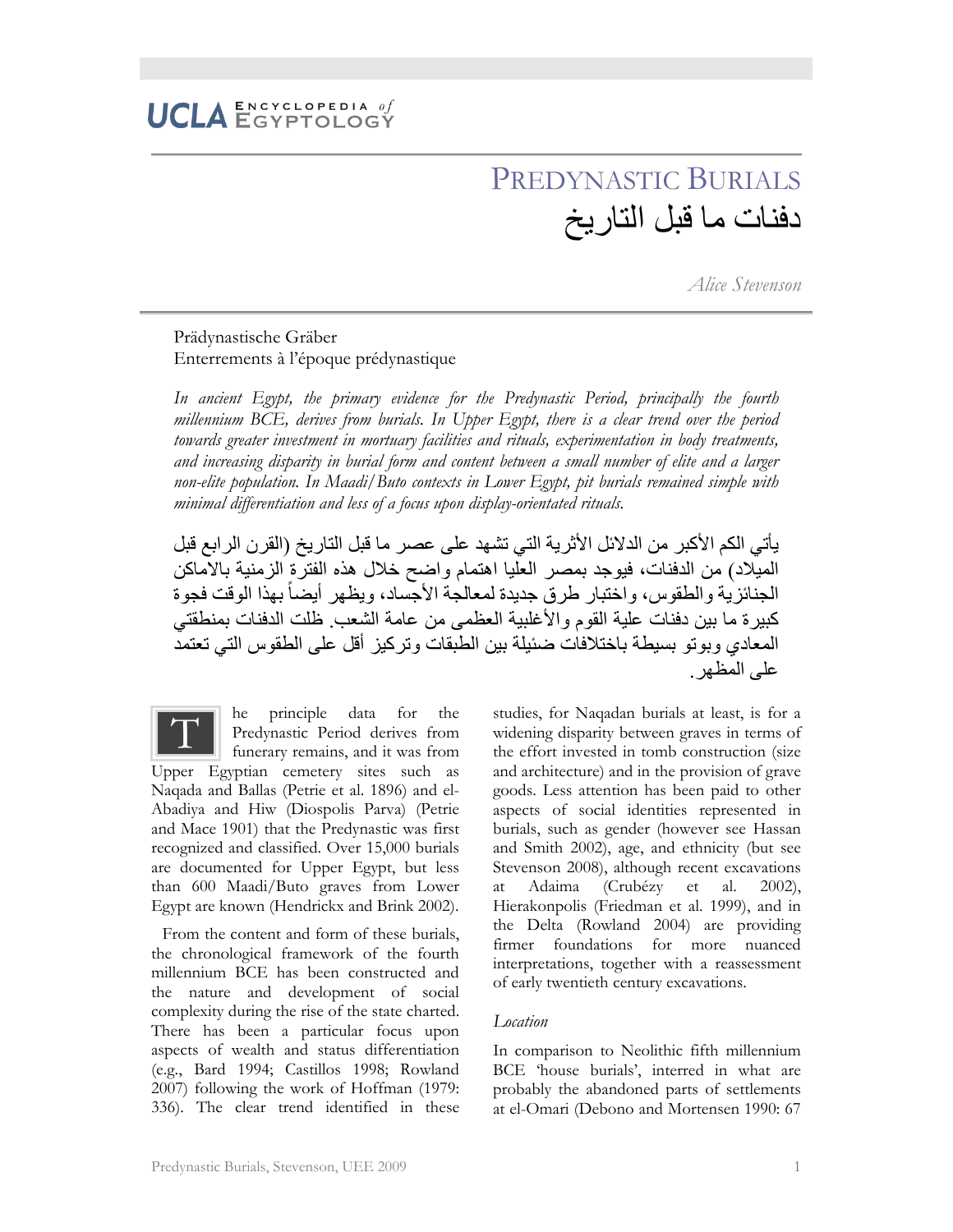# UCLA ENCYCLOPEDIA of  $\mathbf E \, \mathbf N \, \mathbf C \, \mathbf Y \, \mathbf C \, \mathbf L \, \mathbf O \, \mathbf P \, \mathbf E \, \mathbf D \, \mathbf I \, \mathbf A \quad \theta \, \boldsymbol{f}$

- 77) and Merimde Beni-Salame (but see Badawi 1978: 75; Junker 1929: 185 - 202; Kemp 1968), most graves known from the Badarian and fourth millennium BCE are from cemeteries set apart from habitation. Nevertheless, in both Upper and Lower Egypt some interments, predominately those of children, are still found within settlements (Brunton and Caton-Thompson 1928: 89; Petrie et al. 1896: 2; Rizkana and Seeher 1989: 65 - 68), sometimes within large ceramic vessels ('pot-burials'). This may account, to some extent, for the under-representation of children within most cemeteries (although see Duchesne et al. 2003).

In Upper Egypt, the earliest identified burials date to just before the fourth millennium BCE and are considered to be Badarian burials (Brunton and Caton-Thompson 1928). These are known principally from the locales of Badari, Mostagedda, and Matmar, although more limited evidence has been recognized further south to Hierakonpolis.

Naqada I burials are known to stretch further south into Lower Nubia (Firth 1912, 1915), but none are attested north of the Badari region. These cemeteries were usually placed at the low desert above the floodplain, thus facilitating their preservation. More detrimental to the mortuary record has been grave robbing, an occurrence not restricted to modern times, and many interments were plundered shortly after the funeral by perpetrators who were aware of the goods interred within (Friedman et al. 1999: 5 - 6).

From Naqada IIC on (following the sequence as outlined in Hendrickx 2006), burials with Upper Egyptian characteristics began to appear in Lower Egypt at Gerza, Haraga, Abusir el-Melek, and Minshat Abu Omar. These are associated with the spread, and eventual predominance, of Upper Egyptian social practices and ideology across Egypt.

In Upper Egypt, the contrast between an emerging elite and non-elite is manifest starkly at three sites, hypothesized to be regional

power centers of Upper Egypt (Kemp 2006: 76, fig. 22), where discrete elite cemetery areas were maintained apart from the others. These comprise: Hierakonpolis, Locality 6 (Adams 1996, 2000); Naqada, Cemetery T (Davis 1983; Petrie et al. 1896: 18 - 20); and Abydos, Cemetery U (Dreyer 1998).

Far fewer burials of the Maadi/Buto tradition are known in Lower Egypt, possibly due to Nile flooding and shifts in the river's course, as well as the fact that such burials were only archaeologically recognized and published relatively recently. Those that have been found are roughly equivalent to mid-Naqada I to Naqada IIB/C. The eponymous settlement site of Maadi and associated cemetery Wadi Digla (Rizkana and Seeher 1990) hold the largest concentration of material, with other notable remains at Heliopolis (Debono and Mortensen 1988). Eleven graves at el-Saff (Habachi and Kaiser 1985) represent the furthest south that burials of this sort are attested.

# *Naqadan Burials*

Predynastic burials were subterranean pits dug into the ground. Initially, during Badarian times, oval pits were the norm, but over the course of the Predynastic Period there was a trend towards larger, more rectangular graves. Nonetheless, many burials remained shallow and only large enough to accommodate a contracted body wrapped in a mat. Quantifying the proportion of such poor burials is problematic as they often went undocumented in early excavation reports or have been destroyed on account of their shallowness.

In late Naqada II, some funerary offerings in larger tombs came to be placed in separate niches, presaging the compartmentalization of Pharaonic Period tombs. A small percentage of Naqadan II/III tombs were plastered in or over with mud (e.g., Gerza, see Wainwright 1912: pl. II), or were lined or roofed with wood (e.g., at Abusir el-Melek, see Möller and Scharff 1926: pls. 50 - 51). Wood and pottery coffins are known by Naqada III (fig. 1). The use of mud-brick for the construction of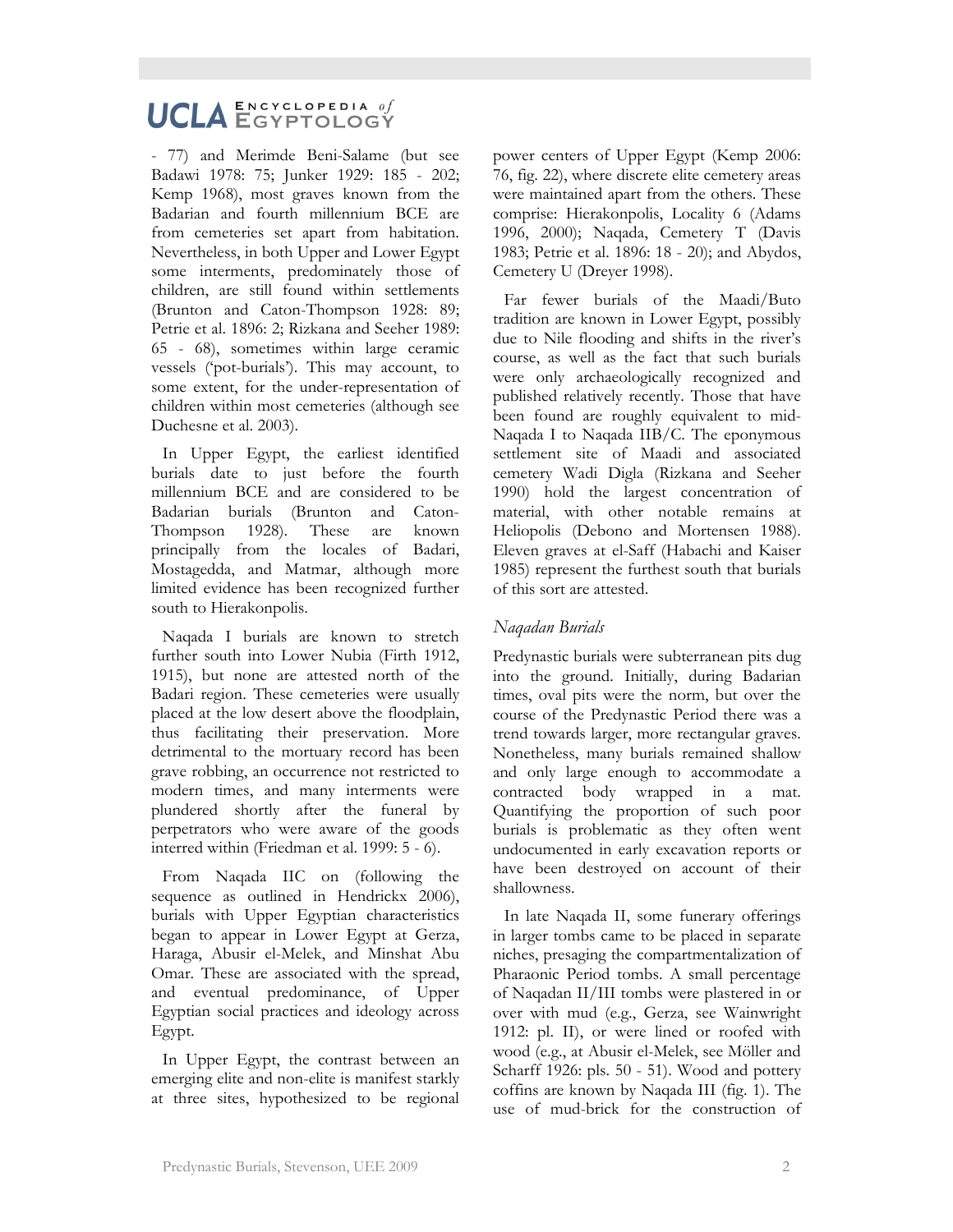subterranean tombs is attested at a few sites in late Naqada II (e.g., Tomb 100 in Hierakonpolis), but by early Naqada III, this had been adopted as a standard feature of high-status burials, such as at Minshat Abu Omar (Kroeper 1992: fig. 3). The series of Naqada III brick-lined tombs at Abydos, some with multiple chambers, form direct precursors to the 1st and 2nd Dynasty royal tombs that extend south from this location.



Figure 1. Pottery coffin (c. Naqada IIIA1). El-Mahasna, grave H92.



Figure 2. Tomb 100 at Hierakonpolis.

The presence of an above ground feature demarcating burial plots may be assumed from the infrequency of inter-cutting graves and underlines the importance of social memory to ancient communities. There is limited evidence for the form these memorials might have taken, but a simple hillock, as has been observed at Adaima, is one possibility

(Crubézy et al. 2002: 454). In the elite cemetery at Hierakonpolis, Locality 6, post holes have been found around some graves, including a Naqada IIA-B tomb (Tomb 23), implying that some form of covering was erected over the burial chamber (Figueiredo 2004: 9 - 10). Measuring 5.5 m by 3.1 m, it is the largest tomb known for this date. Also unique to Hierakonpolis is a large (4.5 x 2 x 1.5 m deep) mud-brick-lined pit with painted plaster walls, known as Tomb 100 (fig. 2); it is dated to Naqada IIC, which attests to an early date for tomb painting in an elite context (Case and Payne 1962; Payne 1973; Quibell and Green 1902: 20 - 23, pls. 75 - 79). On a white mud-plastered background, images of animals, boats, and humans in combat are portrayed in red and black.

From Badarian times onward, great care, attention, and reverence was conferred upon the disposal of the dead. There is the general tendency to interpret these mortuary contexts as simply being for the benefit of the deceased and their afterlife (e.g., Midant-Reynes 2000: 187; Spencer 1982: 29), but the social significance of these practices for the surviving community should also be acknowledged. With regard to the latter, scholars have interpreted Naqadan funerary rituals in terms of competitive status display (e.g., Hoffman 1979: 327), identity expression, and social memory formation (e.g., Stevenson 2007; Wengrow 2006).

In Badarian burials, corpses were generally contracted on their left side with heads positioned south, facing west, and with hands clasped in front of the face. Bodies were carefully laid upon a mat and wrapped in animal skins, with occasional addition of a pillow made from straw or rolled-up animal skin.

Naqadan graves are similar, and although single inhumation was the standard arrangement, multiple burials do occur usually two to three bodies, much more rarely four or five (e.g., at Naga el-Deir and Naqada Cemetery T). It has been suggested that multiple burials are more common in earlier Naqada I Periods (Petrie and Mace 1901: 32 -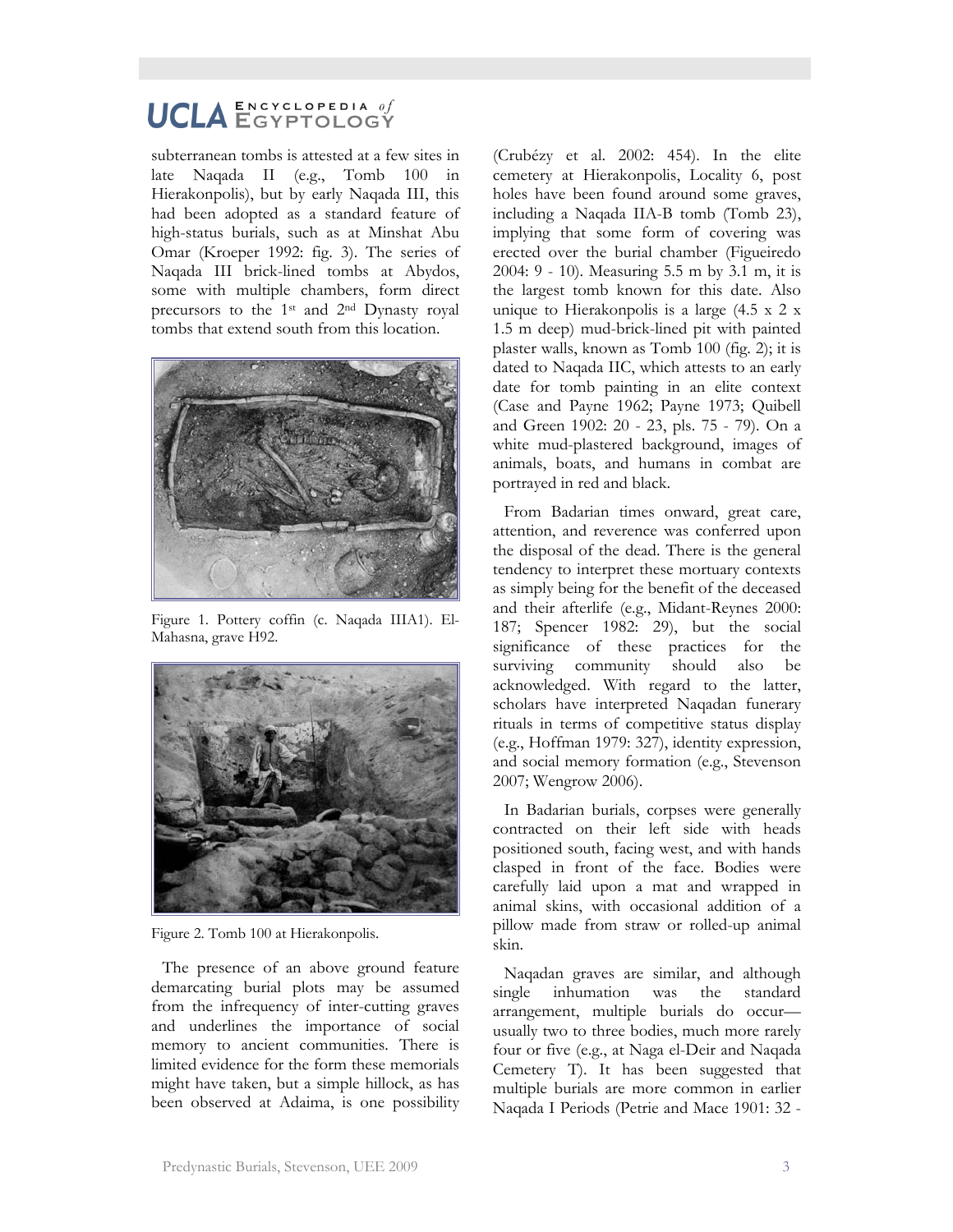35), but a statistical survey is wanting (although see Thomas 2004: 1045 - 1047).

In Naqada I, bodies were also predominately placed on the left side with the head to the south and face to the west. This position was still the most common in Naqada II, although more deviations in alignment occurred, particularly for those Naqadan burials in the north. At Gerza (Naqada IIC-IID2), for instance, several combinations of position are evident (Wainwright 1912: 5). In Naqada III, the cemeteries of Tarkhan and Tura display a greater alternation in alignment; on average, about 70% were positioned with heads pointed to the south and 30% to the north, 72% were faced west and 28% east (Castillos 1982: tbs. 3 and 4).

In addition to inhumation of the complete corpse, other body treatments are known but are far less frequent. These include postinterment removal of the skull (e.g., Adaima, see Midant-Reynes et al. 1996: 96), rearrangement of skeletal remains within the grave (e.g., el-Amra, see Randall-MacIver and Mace 1902: pl. V; Wengrow 2006: 116 - 119), and the first occurrence of mummification in the form of resin-soaked linen pressed upon the hands and around the face of some Naqada IIA-B cadavers (e.g., Hierakonpolis, see Jones 2002, 2007).

The Neolithic burials at Merimde were usually without grave goods, and at el-Omari only one small pot was generally included. In contrast, from the Badarian onward, the investment in burial symbolism was more pronounced, and the dead could be accompanied to the grave by numerous types of accoutrements, the number of which varied considerably depending upon period and social factors, including status. In all periods, several interments were still entirely devoid of offerings, although decomposition of organic offerings as well as grave robbing may account for some of these absences. Yet other graves contained numerous artifacts, with the average number of grave goods increasing from the Badarian through to mid-Naqada II; approximately only 2% of graves contained more than 10 goods in Badarian times

compared to roughly 13% in Naqada I and II (Castillos 1982: tb. 8). From Naqada I-III, fewer and fewer individuals were buried in graves that possessed abundant grave goods.

Ceramics are the most prominent offerings in all periods, but the profile of pottery types changed significantly. In Naqada I, ceramic offerings were primarily fine-wares (on average no more than 5 per grave) made up of black-topped (B-ware) vessels (comprising over 50% assemblage), red polished (P-ware) vessels, and occasionally white cross-lined (Cware) vessels. In Naqada II, these fine blacktopped ceramics declined in number, C-ware disappeared, and there was a shift towards the inclusion of larger quantities of coarser fabric vessels (rough-ware), sometimes numbering in the hundreds in elite tombs, as well as the introduction of marl clay vessels. This shift from fewer fine containers to greater numbers of rougher forms has been related to the increasing importance of storage of offerings and vestiges of complex burial rites (see Wengrow 2006: 72 - 98). These include: remains of bread, beer, and animal products (Fahmy 2000), remnants perhaps of a funeral feast shared with and presented to the deceased; charcoal and ashes, possibly from a 'great burning', the residue of which was transferred to the grave (Fahmy 1999: 15; Hoffman 1979: 17; Petrie et al. 1896: 19); or 'dummy offerings' of sand, earth, or mud (Petrie et al. 1896: 39). This diversity of contents reflects the increasing complexity of mortuary rituals and social obligations that were conducted at and around burials.

Other than pottery, beads, sometimes of a wide variety of materials, are the most common artifacts found, but a diverse array of stone vessels (especially in Naqada II), mudstone palettes, flint bladelets, and knives are also fairly frequent. Clay figurines, stone maceheads, animal bones, pendants, and ivory spoons or pins are found more sporadically. Notable is the increasingly wide repertoire of goods, such as lapis lazuli, obtained via longdistance exchange during Naqada II, interpreted as forming part of a prestigegoods economy (see examples in Hendrickx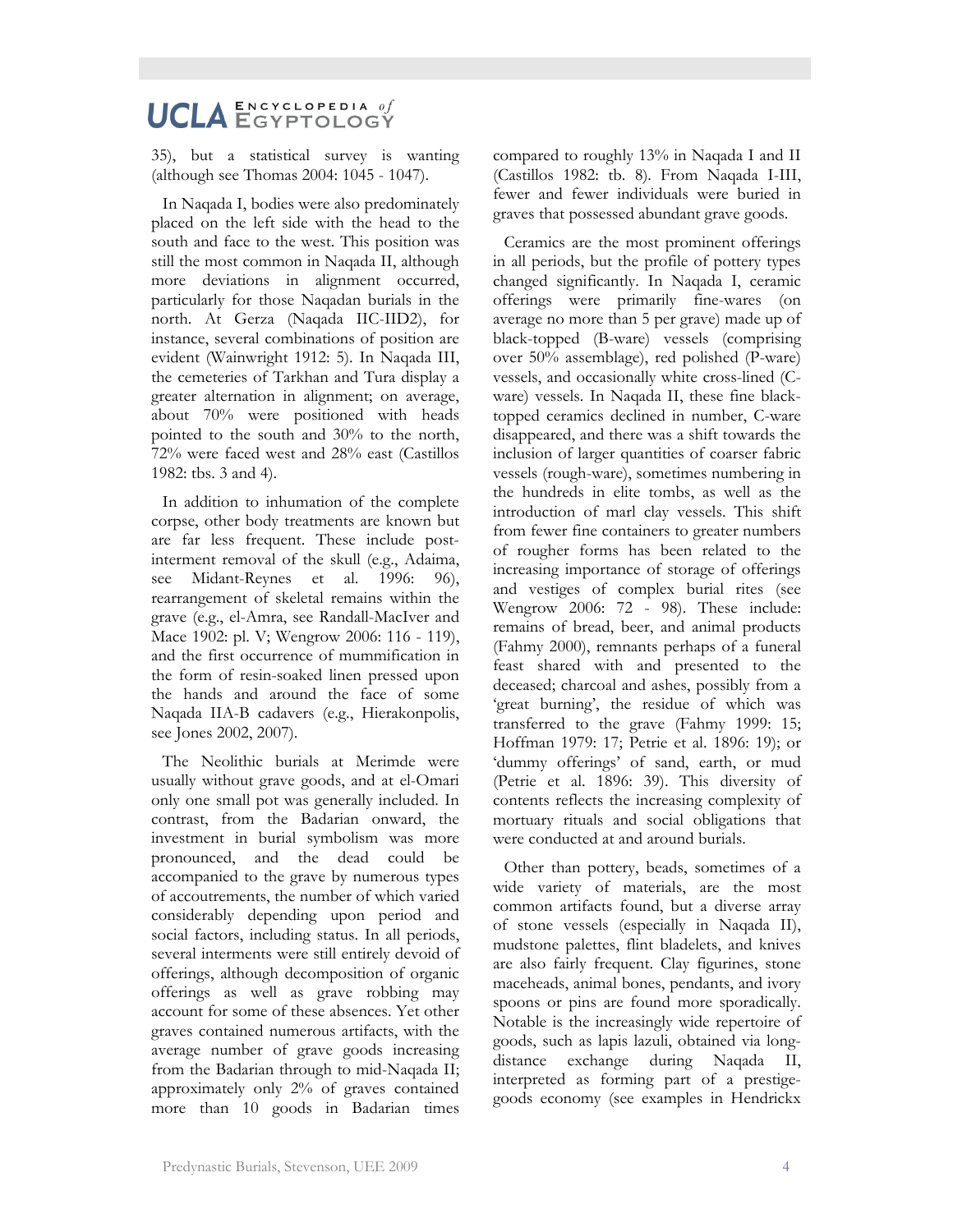and Bavay 2002). In particular the imported Canaanite jars (over 400) from the early Naqada III, twelve-chambered tomb U-j at Abydos (Dreyer 1998; Hartung 2002) give some indication as to the social abilities of emerging leaders.

Grave goods were often carefully arranged around the corpse, and it has been remarked that Naqadan mortuary traditions included a 'formula' in which "… each object had its appointed position" and that there were "fixed rituals for funeral observance" (Petrie 1939: 35). There is certainly a recurring structure to many tombs, particularly those from Naqada IIC onwards, with wavyhandled jars usually placed above the head, large storage jars below the feet, and objects such as small stone jars and palettes neatly placed near the head and hands (fig. 3). It may not be possible to have insight into the complete symbolic content of these practices, but perhaps in the patterns created by their repetition it is possible to gain a sense that there were socially specific understandings of how a burial should be properly, and efficaciously, conducted, in a manner that suggests the grave could act as an arena for display-orientated practices (Stevenson 2007; Wengrow 2006: 117 - 123). Nevertheless, to say that mortuary rituals were 'fixed' is an overstatement as no two Predynastic burials are identical. Rather than there being a universal set of rules governing arrangement, there seem to have been general principles that permitted an improvisatory performance of burial.

Such choice in funeral arrangements is also clear from the objects selected for inclusion in the tomb. It was previously assumed that some objects were made specifically for mortuary consumption, such as decorated pottery (D-ware). Examination of use-wear and settlement deposits has demonstrated, however, that this is not the case (Buchez 1998) and that the majority of tomb paraphernalia derived from daily life. Nevertheless, with the benefit of concurrent excavation of cemeteries and settlement at Adaima, it is evident that whilst all the pottery



Figure 3. Naqada II burial (c. Naqada IID). El-Abadiya (Diospolis Parva), grave B379.



Figure 4. Maadi, burial number 44 (c. 3900 – 3600 BCE).

recorded from the cemetery is attested in the settlement, only certain forms from the settlement were deemed to be appropriate in a funeral context (Buchez 1998: 86). Comparison of the types of flints found in settlement and burial contexts also reveals preferential selection for blades, bladelets, and knives for use in mortuary arenas (Holmes 1989: 333). Palettes may also have been used differently in funeral contexts in comparison to everyday life, with green malachite staining predominant in burial contexts but red ochre more common on settlement palettes (Baduel 2008).

### *Lower Egyptian/Maadi/Buto Burials*

In comparison to Upper Egyptian tombs, Maadi/Buto burials (fig. 4) in Lower Egypt are simpler and are poorly represented in the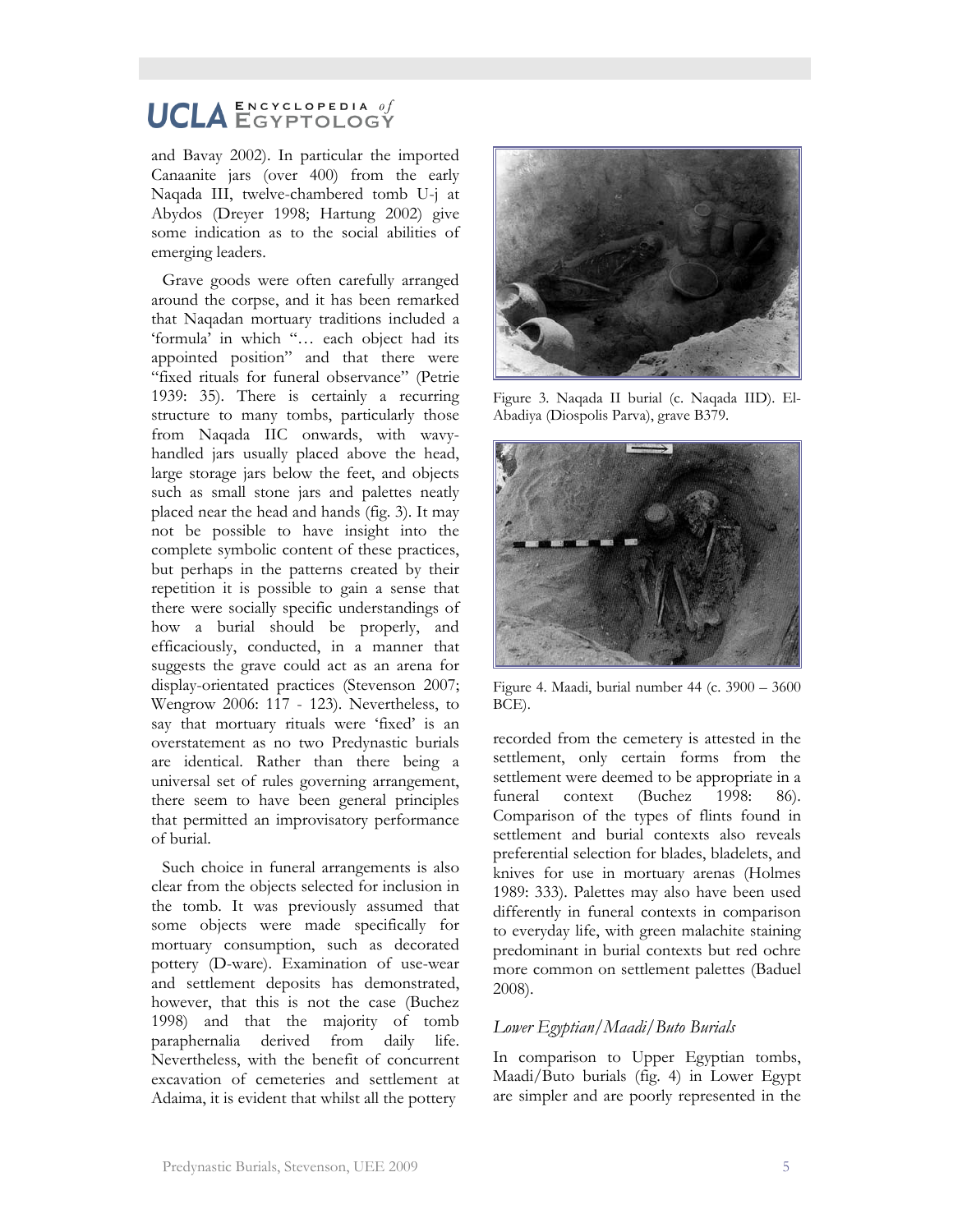archaeological record. These graves were oval pits into which the deceased was laid in a contracted position, sometimes wrapped in a mat or other fabric, with the head usually positioned south and facing east. No collective burials are known, but the single inhumations display minimal differentiation in size and provision. Interspersed amongst the human burials were individual burials for goats and a dog, which were accompanied by some ceramics (Flores 2003).

Grave goods are scarce, and most burials at Maadi and Wadi Digla were devoid of offerings. Some contained a single vessel, although a minority contained more—the maximum found at Maadi was eight and at Heliopolis ten. Inclusions of other artifact classes within the burials are rare. *Aspatharia rubens* shells, flint bladelets, gray ore, and malachite pigmentation were documented in a few of the graves at Wadi Digla. One rhomboid palette, an ivory comb, and a single stone vessel were exceptional additions to a few graves in the Wadi Digla cemetery.

Thus, in contrast to the Naqadan burials, the body at these sites was the primary focus of the grave rather than acting as a foundation around which meanings, relationships, and social statements could be represented by the juxtaposition of several categories of artifacts. This dearth of material is more likely to be a matter of social custom rather than a reflection of the poverty of this society, for the associated settlement deposits displayed evidence for significant amounts of copper, stone vases, as well as examples of locally styled, decorated pottery and anthropoid figures (Rizkana and Seeher 1987, 1989). Therefore, the simpler nature of these burials is not to suggest these communities were any less complex in the social management of death, which may have been conducted away from the cemetery site or in an intangible manner.

# *Bibliographic Notes*

For a comprehensive list of Predynastic cemetery sites and known Predynastic burials, see Hendrickx and van den Brink (2002). The most recent review of the social significance of burials in the Predynastic is provided in Wengrow (2006).

# *References*

Adams, Barbara

- 1996 Elite tombs at Hierakonpolis. In *Aspects of early Egypt*, ed. Jeffrey Spencer, pp. 1 15. London: British Museum Press.
- 2000 *Excavations in the Locality 6 cemetery at Hierakonpolis 1979 1985*. British Archaeological Reports International Series 903. Oxford: Archaeopress. (With contributions by Theya Molleson, Ahmed Gamal el-Din Fahmy, and Hala N. Barakat.)

Badawi, Fathi Afifi

1978 Die Grabung der ägyptischen Altertümerverwaltung in Merimde-Benisalâme im Oktober/November 1976. *Mitteilungen des Deutschen Archäologischen Instituts, Abteilung Kairo* 34, pp. 43 - 51.

Baduel, Nathalie

2008 Tegumentary paint and cosmetic palettes in Predynastic Egypt: Impact of those artefacts on the birth of the monarchy. In *Egypt at its origins 2: Proceedings of the international conference "Origin of the State, Predynastic and Early Dynastic Egypt," Toulouse (France), 5th - 8th September 2005*, Orientalia Lovaniensia Analecta 172, ed. Béatrix Midant-Reynes, and Yann Tristant, pp. 1057 - 1090.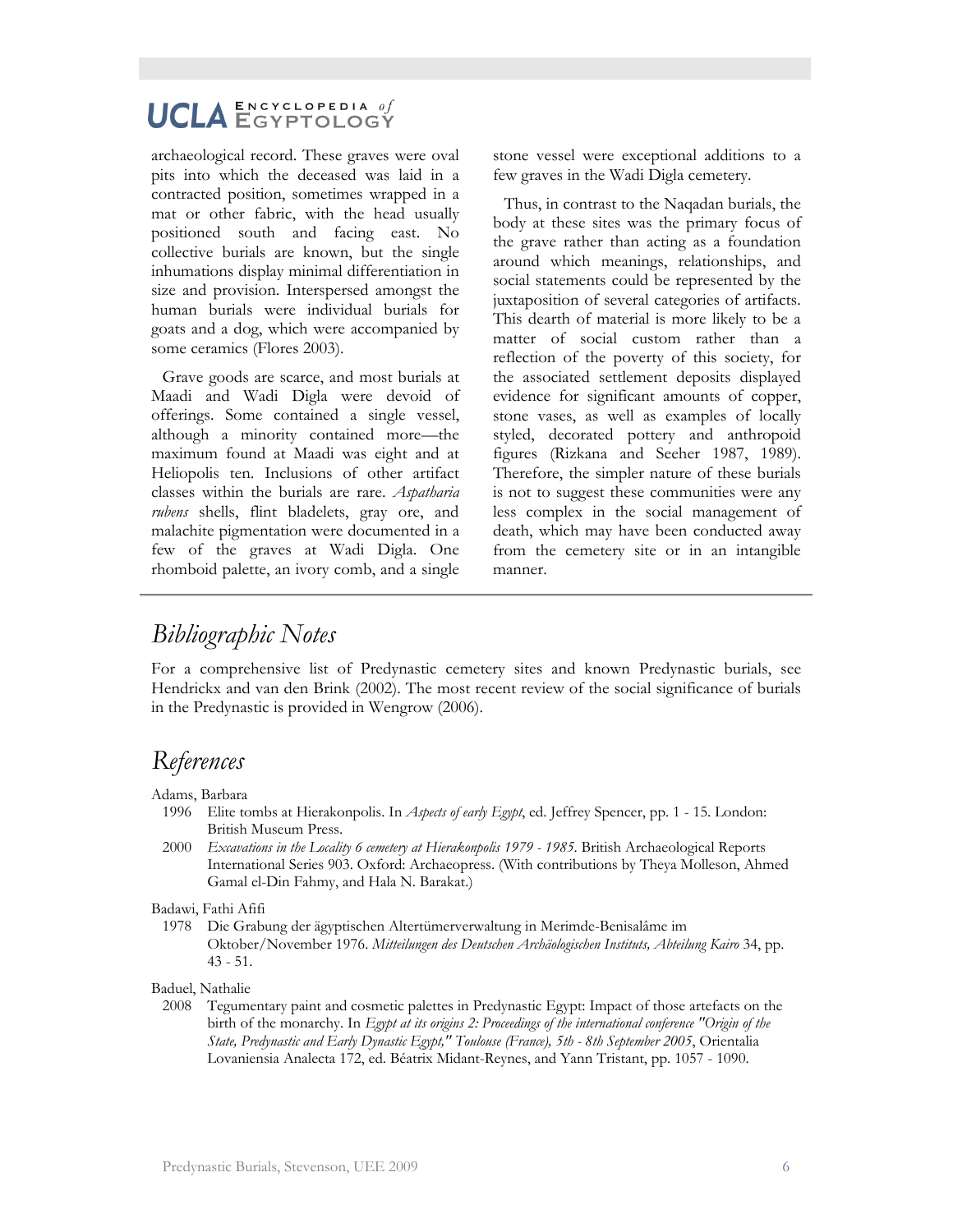### UCLA ENCYCLOPEDIA of  $ENCYCLOPEDIA$  of

#### Bard, Kathryn

- 1994 *From farmers to pharaohs: Mortuary evidence for the rise of complex society in Egypt*. Monographs in Mediterranean Archaeology 2. Sheffield: Sheffield Academic Press.
- Brunton, Guy, and Gertrude Caton-Thompson
	- 1928 *The Badarian civilisation and Predynastic remains near Badari*. British School of Archaeology in Egypt Publications 46. London: British School of Archaeology in Egypt.

#### Buchez, Nathalie

1998 Le mobilier céramique et les offrandes à caractère alimentaire au sein des dépôts funéraires prédynastiques: Éléments de réflexion à partir de l'exemple d'Adaïma. *Archéo-Nil* 8, pp. 83 - 103.

#### Case, Humphrey, and Joan Crowfoot Payne

1962 Tomb 100: The decorated tomb at Hierakonpolis. *Journal of Egyptian Archaeology* 48, pp. 5 - 18.

#### Castillos, Juan José

- 1982 *A reappraisal of the published evidence on Egyptian Predynastic and Early Dynastic cemeteries*. Toronto: Benben.
- 1998 Wealth evaluation of Predynastic tombs. *Göttinger Miszellen* 163, pp. 27 33.

#### Crubézy, Eric, Thierry Janin, and Béatrix Midant-Reynes

2002 *Adaïma, Vol. 2: La nécropole prédynastique*. Fouilles de l'Institut français d'archéologie orientale 47. Cairo: Institut français d'archéologie orientale.

#### Davis, Whitney

1983 Cemetery T at Nagada. *Mitteilungen des Deutschen Archäologischen Instituts, Abteilung Kairo* 39, pp. 17 - 28.

#### Debono, Fernand, and Bodil Mortensen

- 1988 *The Predynastic cemetery at Heliopolis: Season March September 1950*. Archäologische Veröffentlichungen 63. Mainz am Rhein: Philipp von Zabern.
- 1990 *El Omari: A Neolithic settlement and other sites in the vicinity of Wadi Hof, Helwan. Archäologische* Veröffentlichungen 82. Mainz am Rhein: Philipp von Zabern.

#### Dreyer, Günter

- 1998 *Umm el-Qaab I: Das prädynastische Königsgrab U-j und seine frühen Schriftzeugnisse*. Archäologische Veröffentlichungen, Deutsches Archäologisches Institut, Abteilung Kairo 86. Mainz am Rhein: Philipp von Zabern.
- Duchesne, Sylvie, Christiane Petit, Nathalie Baduel, Béatrix Midant-Reynes, and Eric Crubézy
- 2003 Le rôle des parures dans les cérémonies funéraires au prédynastique: L'exemple des sépultures d'enfants à Adaïma. *Bulletin de l'Institut français d'archéologie orientale* 103, pp. 133 - 166.

#### Fahmy, Ahmed

- 1999 Plant macro remains from HK43: An interim report. *Journal of the American Research Center in Egypt* 36, pp. 14 - 18. (A contribution within Friedman et al. "Preliminary report on field work at Hierakonpolis: 1996 - 1998", pp. 1 - 35 of the same volume.)
- 2000 What they ate: Plant remains from HK43. *Nekhen News* 12 (Fall 2000), p. 19.

#### Figueiredo, Álvaro

2004 Locality HK6 at Hierakonpolis: Results of the 2000 field season. In *Egypt at its origins 1: Proceedings of the international conference "Origin of the State, Predynastic and Early Dynastic Egypt," Krakow, 28th August - 1st September 2002*, Orientalia Lovaniensia Analecta 138, ed. Stan Hendrickx, Renée Friedman, Krzysztof Cialowicz, and Marek Chlodnicki, pp. 1 - 23. Leuven: Peeters.

#### Firth, Cecil

- 1912 *The archaeological survey of Nubia: Report for 1908 1909*. Cairo: Government Press.
- 1915 *The archaeological survey of Nubia: Report for 1909 1910*. Cairo: Government Press.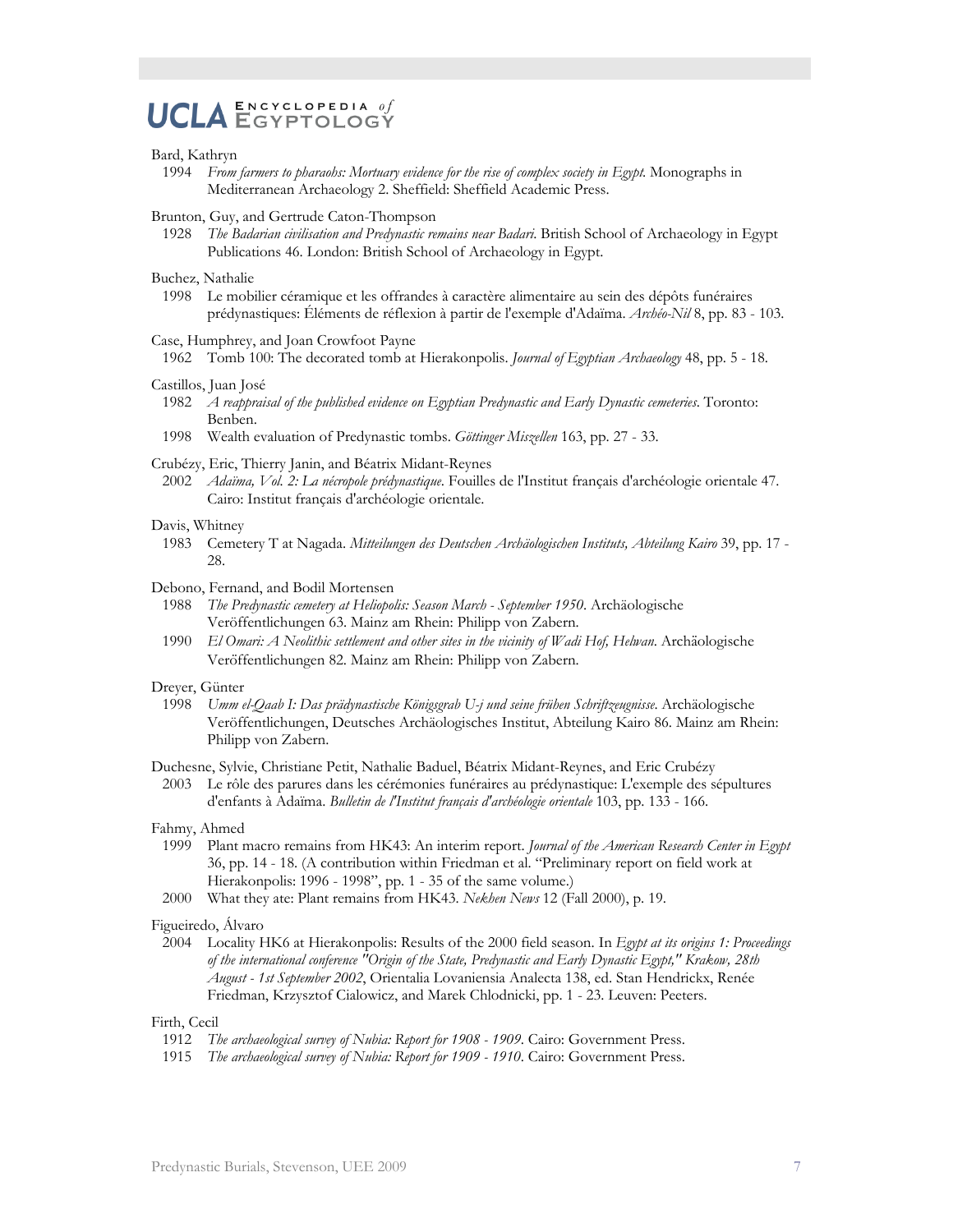### ENCYCLOPEDIA of **UCI A**

#### Flores, Diane

- 2003 *Funerary sacrifice of animals in the Egyptian Predynastic Period*. British Archaeological Reports International Series 1153. Oxford: Archaeopress.
- Friedman, Renée, Amy Maish, Ahmed Fahmy, John Darnel, and Edward Johnson
	- 1999 Preliminary report on field work at Hierakonpolis: 1996 1998. *Journal of the American Research Center in Egypt* 36, pp. 1 - 35.
- Habachi, Labib, and Werner Kaiser
- 1985 Ein Friedhof der Maadikultur bei es-Saff. *Mitteilungen des Deutschen Archäologischen Instituts, Abteilung Kairo* 41, pp. 43 - 46.
- Hartung, Ulrich
	- 2002 Imported jars from Cemetery U at Abydos and the relations between Egypt and Canaan in Predynastic times. In *Egypt and the Levant: Interrelations from the 4th through the early 3rd millennium BCE*, ed. Edwin van den Brink, and Thomas E. Levy, pp. 437 - 449. London and New York: Leicester University Press.

Hassan, Fekri A., and Shelley J. Smith

- 2002 Soul birds and heavenly cows. In *In pursuit of gender: Worldwide archaeological approaches*, Gender and Archaeology Series 1, ed. Sarah Milledge Nelson, and Myriam Rosen-Ayalon, pp. 43 - 65. Walnut Creek, CA: AltaMira Press.
- Hendrickx, Stan
- 2006 Predynastic Early Dynastic chronology. In *Ancient Egyptian chronology*, Handbook of Oriental Studies, Section One: The Near and Middle East, ed. Erik Hornung, Rolf Krauss, and David Warburton, pp. 55 - 93. Leiden and Boston: Brill.
- Hendrickx, Stan, and Edwin van den Brink
	- 2002 Inventory of Predynastic and Early Dynastic cemetery and settlement sites in the Egyptian Nile Valley. In *Egypt and the Levant: Interrelations from the 4th through the early 3rd millennium BCE*, ed. Edwin van den Brink, and Thomas Levy, pp. 346 - 399. London and New York: Leicester University Press.

#### Hendrickx, Stan, and Laurent Bavay

2002 The relative chronological position of Egyptian Predynastic and Early Dynastic tombs with objects imported from the Near East and the nature of interregional contacts. In *Egypt and the Levant: Interrelations from the 4th through the early 3rd millennium BCE*, ed. Edwin van den Brink, and Thomas E. Levy, pp. 58 - 80. London and New York: Leicester University Press.

#### Hoffman, Michael A.

1979 *Egypt before the pharaohs: The prehistoric foundations of Egyptian civilization*. New York: Knopf.

#### Holmes, Diane

1989 *The Predynastic lithic industries of Upper Egypt: A comparative study of the lithic traditions of Badari, Nagada and Hierakonpolis*. 2 volumes. British Archaeological Reports International Series 469. Oxford: Archaeopress.

#### Jones, Jana

- 2002 Funerary textiles of the rich and poor. *Nekhen News* 14 (Fall 2002), p. 13.
- 2007 New perspectives on the development of mummification and funerary practices during the Preand Early Dynastic Periods. In *Proceedings of the Ninth International Congress of Egyptologists, Grenoble, 6 - 12 September 2004*, Orientalia Lovaniensia Analecta 150, ed. Jean-Claude Goyon, and Christine Cardin, pp. 979 - 989. Leuven: Peeters.

Junker, Hermann

1929 *Vorläufiger Bericht über die Grabung der Akademie der Wissenschaften in Wien auf der neolithischen Siedelung Merimde-Benisalâme (Westdelta) vom 1. bis 30. März 1929*. Wien: Akademie der Wissenschaften.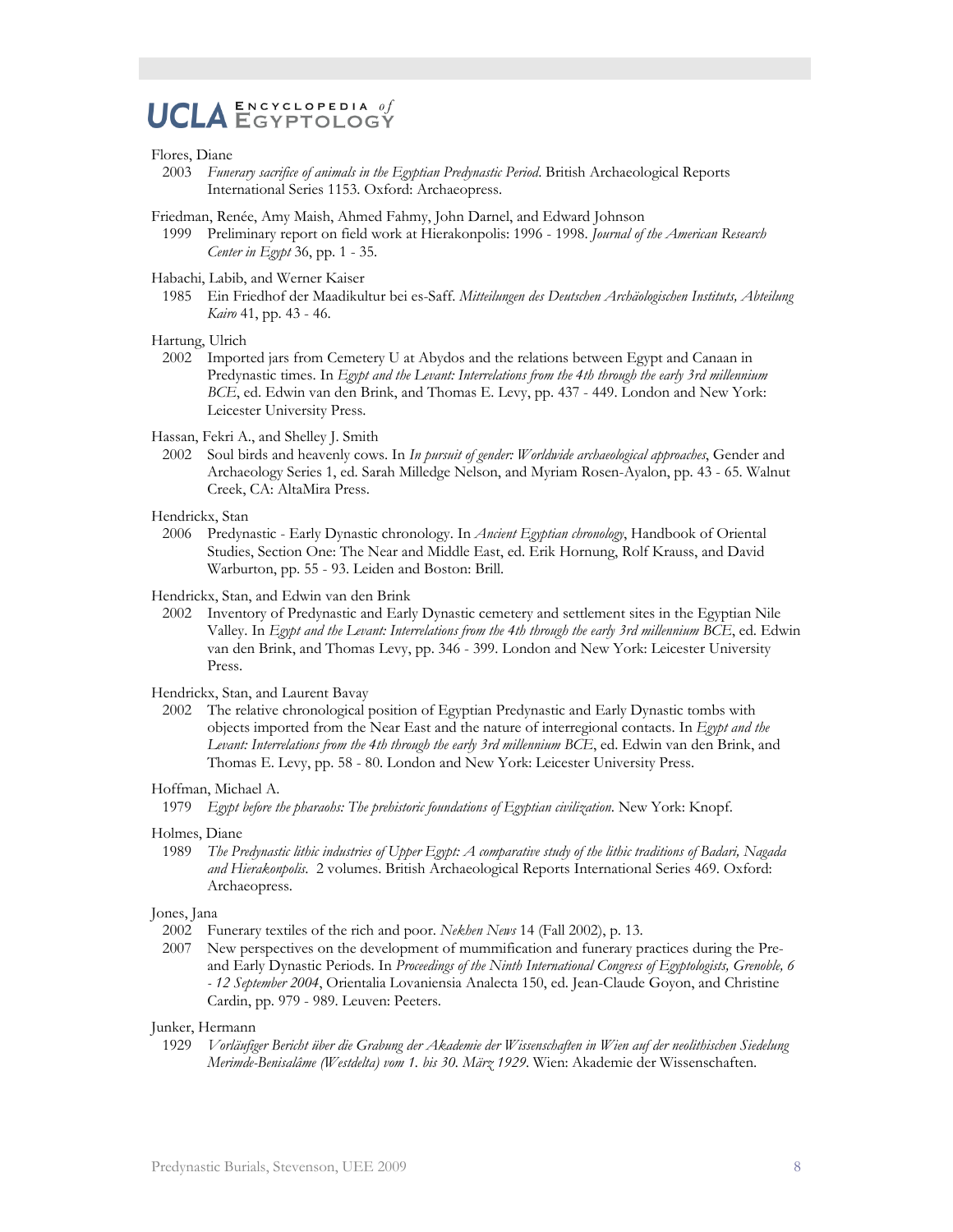### $ENCYCLOPEDIA$  of **UCLA ENCYCLOPEDIA of**

#### Kemp, Barry

- 1968 Merimda and the theory of house burial in Prehistoric Egypt. *Chronique d'Égypte: Bulletin périodique de la Fondation Égyptologique Reine Élisabeth* 43, pp. 22 - 23.
- 2006 *Ancient Egypt: Anatomy of a civilization*. 2nd edition. London and New York: Routledge. (1st edition published 1989.)

#### Kroeper, Karla

1992 Tombs of the elite in Minshat Abu Omar. In *The Nile delta in transition: 4th - 3rd millennium BC: Proceedings of the seminar held in Cairo, 21 - 24 October 1990, at the Netherlands Institute of Archaeology and Arabic Studies*, ed. Edwin C.M. van den Brink, pp. 127 - 150. Tel Aviv: Edwin C.M. van den Brink.

#### Midant-Reynes, Béatrix

2000 *The prehistory of Egypt from the first Egyptians to the first pharaohs*. Translated by Ian Shaw. Oxford and Malden, MA: Blackwell Publishers.

#### Midant-Reynes, Béatrix, Nathalie Buchez, Eric Crubézy, and Thierry Janin

1996 The Predynastic site of Adaima: Settlement and cemetery. In *Aspects of early Egypt*, ed. Jeffrey Spencer, pp. 93 - 97. London: British Museum Press.

#### Möller, Georg, and Alexander Scharff

1926 *Die archaeologischen Ergebnisse des vorgeschichtlichen Gräberfeldes von Abusir el-Meleq*. Wissenschaftliche Veröffentlichung der Deutschen Orient-Gesellschaft 49. Leipzig: J. C. Hinrichs.

#### Payne, Joan Crowfoot

1973 Tomb 100: The decorated tomb at Hierakonpolis confirmed. *Journal of Egyptian Archaeology* 59, pp. 31 - 35.

#### Petrie, William Matthew Flinders

1939 *The making of Egypt*. London: Sheldon Press.

#### Petrie, William Matthew Flinders, and Arthur Mace

1901 *Diospolis Parva: The cemeteries of Abadiyeh and Hu, 1898 - 1899*. Memoir of the Egypt Exploration Fund 20. London: Egypt Exploration Fund.

#### Petrie, William Matthew Flinders, James E. Quibell, and Flaxman Spurrell

1896 *Naqada and Ballas: 1895*. Egyptian Research Account Memoir 1. London: Bernard Quaritch.

#### Quibell, James E., and Frederick W. Green

1902 *Hierakonpolis*. Part 2. Egyptian Research Account Memoir 5. London: Bernard Quaritch.

#### Randall-MacIver, David, and Arthur Mace

1902 *El Amrah and Abydos 1899 - 1901*. Memoir of the Egypt Exploration Fund 23. London: Egypt Exploration Fund.

#### Rizkana, Ibrahim, and Jürgen Seeher

- 1987 *Maadi I: The pottery of the Predynastic settlement*. Archäologische Veröffentlichungen 64. Mainz am Rhein: Philipp von Zabern.
- 1989 *Maadi III: The non-lithic small finds and the structural remains of the Predynastic settlement*. Archäologische Veröffentlichungen 80. Mainz am Rhein: Philipp von Zabern.
- 1990 *Maadi IV: The Predynastic cemeteries of Maadi and Wadi Digla*. Archäologische Veröffentlichungen 81. Mainz am Rhein: Philipp von Zabern. (With an appendix on the physical anthropology by Karl-Georg Beck and Stefan Klug.)

#### Rowland, Joanne

2004 The application of mortuary data to the problem of social transformation in the Delta from the terminal Predynastic to the Early Dynastic Period. In *Egypt at its origins 1: Proceedings of the international conference "Origin of the State, Predynastic and Early Dynastic Egypt," Krakow, 28th August - 1st September 2002*, Orientalia Lovaniensia Analecta 138, ed. Stan Hendrickx, Renée Friedman, Krzysztof Cialowicz, and Marek Chlodnicki, pp. 991 - 1007. Leuven: Peeters.